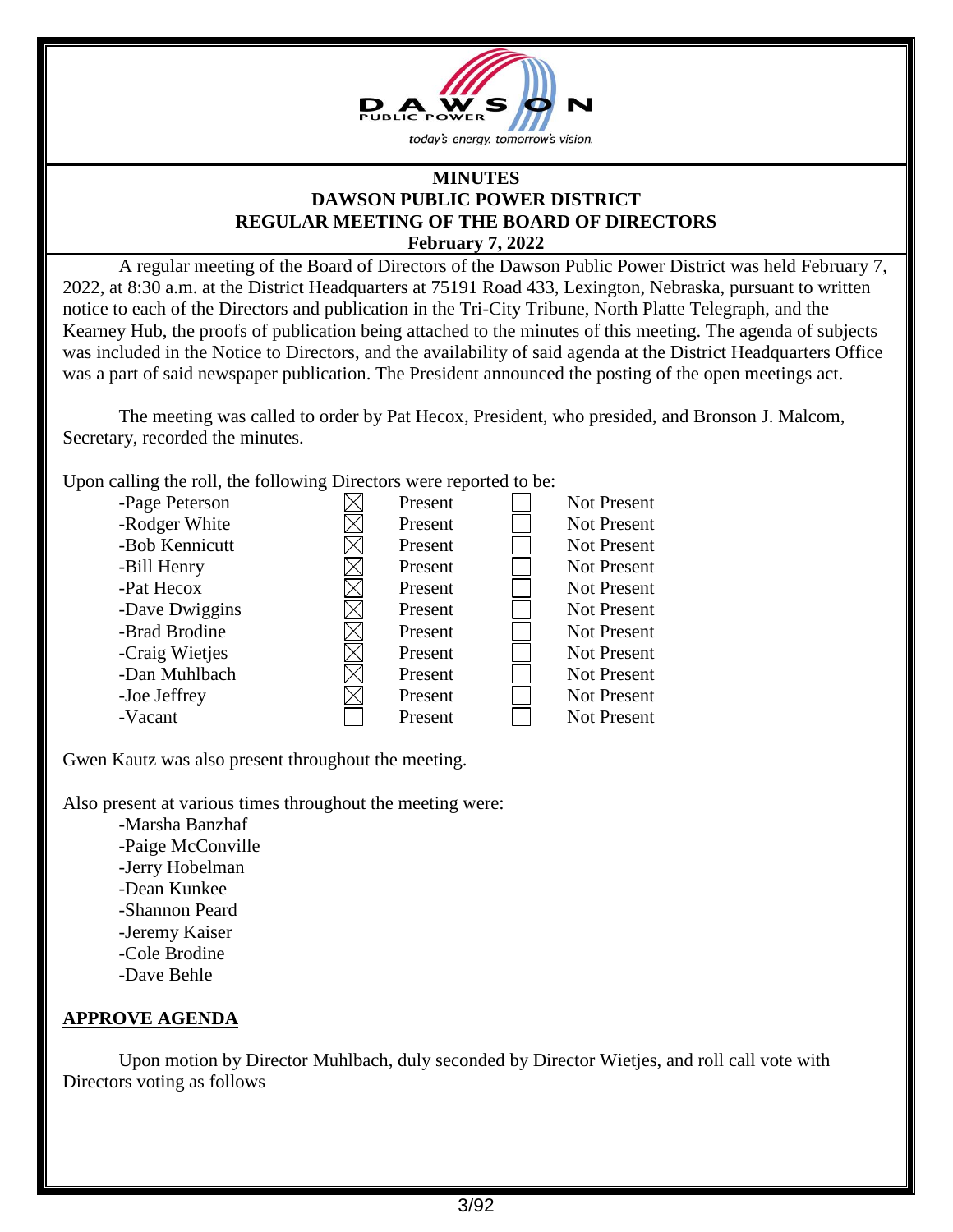| -Page Peterson | Yes | No             |
|----------------|-----|----------------|
| -Rodger White  | Yes | N <sub>o</sub> |
| -Bob Kennicutt | Yes | N <sub>0</sub> |
| -Bill Henry    | Yes | N <sub>0</sub> |
| -Pat Hecox     | Yes | N <sub>o</sub> |
| -Dave Dwiggins | Yes | N <sub>o</sub> |
| -Brad Brodine  | Yes | N <sub>o</sub> |
| -Craig Wietjes | Yes | N <sub>o</sub> |
| -Dan Muhlbach  | Yes | N <sub>o</sub> |
| -Joe Jeffrey   | Yes | N <sub>o</sub> |
| -Vacant        | Yes | No             |

the following Resolution was adopted:

2022-5855 RESOLVED: That the agenda, be amended to move the Beyond 2020 agenda item up on the agenda and the regular meeting of the Board of Directors of February 7, 2022, be approved.

**APPROVE MINUTES.** A draft copy of the minutes of the prior month's Board meeting is included immediately following this report. After any additions or corrections, the minutes should be approved.

Upon motion by Director Henry, duly seconded by Director Brodine, and roll call vote with Directors voting as follows:

| -Page Peterson | Yes | No.            |
|----------------|-----|----------------|
| -Rodger White  | Yes | N <sub>0</sub> |
| -Bob Kennicutt | Yes | N <sub>o</sub> |
| -Bill Henry    | Yes | N <sub>o</sub> |
| -Pat Hecox     | Yes | N <sub>o</sub> |
| -Dave Dwiggins | Yes | N <sub>o</sub> |
| -Brad Brodine  | Yes | N <sub>o</sub> |
| -Craig Wietjes | Yes | N <sub>o</sub> |
| -Dan Muhlbach  | Yes | N <sub>o</sub> |
| -Joe Jeffrey   | Yes | N <sub>o</sub> |
| -Vacant        | Yes | No             |

the following Resolution was adopted

2022-5856 RESOLVED: That the minutes of the regular meeting of the prior month's Board meeting, be approved.

**CUSTOMER COMMENTS AND INQUIRIES**. Customer comments and concerns were discussed to ensure appropriate board and staff follow-up.

### **BEYOND 2020.**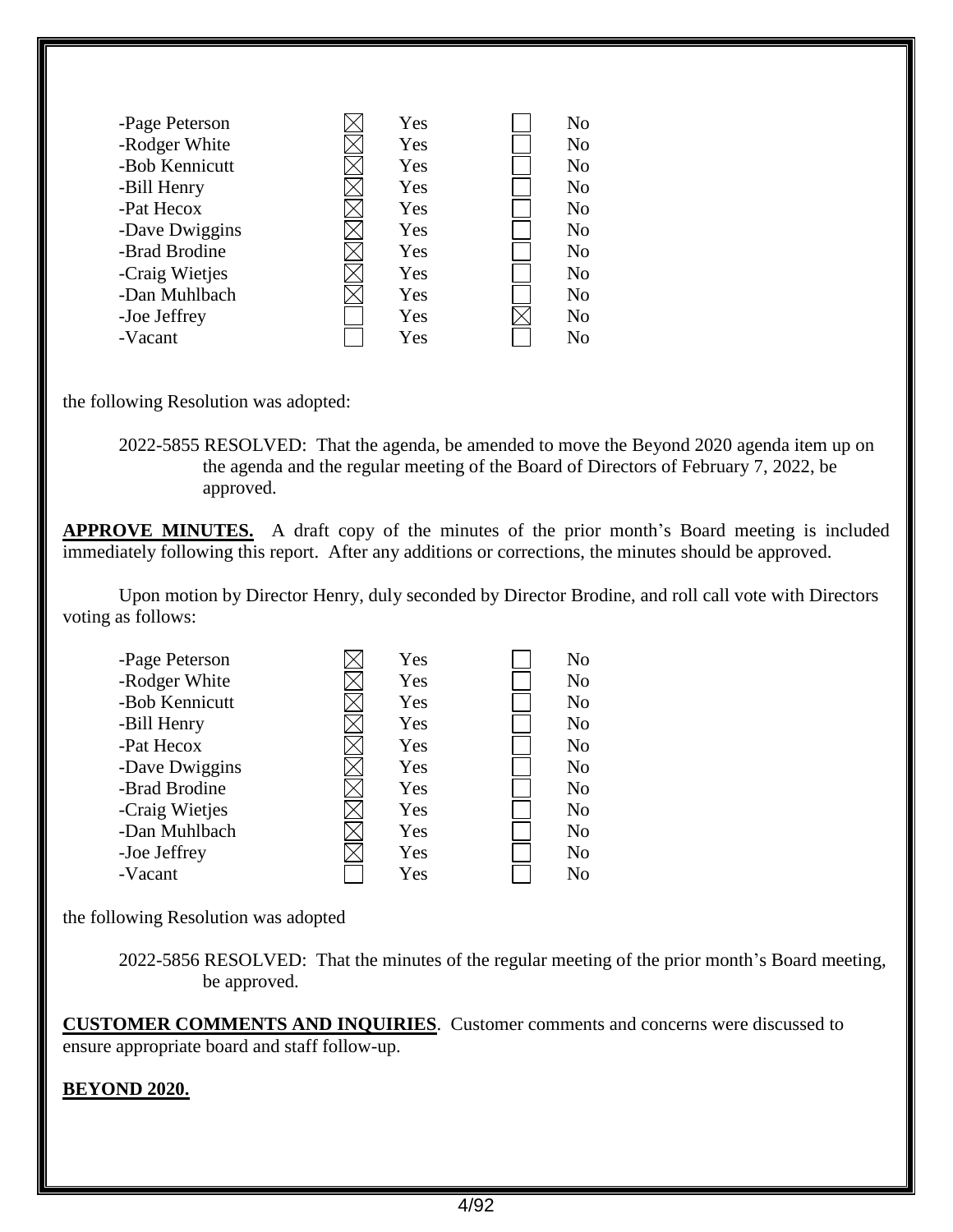Discussion was held on the February 3 meeting in Kearney. Upon motion by Director Wietjes, duly seconded by Director Henry, and a roll call vote with Directors voting as follows:

| -Page Peterson | Yes | N <sub>o</sub> |
|----------------|-----|----------------|
| -Rodger White  | Yes | No             |
| -Bob Kennicutt | Yes | N <sub>o</sub> |
| -Bill Henry    | Yes | N <sub>o</sub> |
| -Pat Hecox     | Yes | N <sub>o</sub> |
| -Dave Dwiggins | Yes | N <sub>o</sub> |
| -Brad Brodine  | Yes | No             |
| -Craig Wietjes | Yes | N <sub>o</sub> |
| -Dan Muhlbach  | Yes | N <sub>o</sub> |
| -Joe Jeffrey   | Yes | No             |
| -Vacant        | Yes | N <sub>o</sub> |

the following Resolution was adopted:

2022-5857: RESOLVED: to move from phase 2 to phase 3.

**SAFETY REPORT.** Dean provided a safety report to the board, on transformer connections that was discussed at the January safety meeting. Director Peterson reported on the December safety meeting.

### **BUDGET AND FINANCIAL REPORTS.**

A. Budget to actual review. The board discussed current budget to actuals.

- B. Form 7 review. The board reviewed and discussed Form 7 in detail.
- C. Consent Agenda. The board reviewed the following items:

i. Wholesale power bill. The wholesale power bill was presented and discussed.

ii. Invoices. The list of invoices, which are to be paid subject to approval by the Board, and the list of Electronic Fund Transfers were presented and discussed.

iii. Electronic Fund Transfers.

iv. District funds at the end of the month prior. District account information was presented.

v. Active work plan – budget to actual.

vi. Accounts receivable

vii. Current YTD Revenue & Expenses by Type.

viii. Investment recap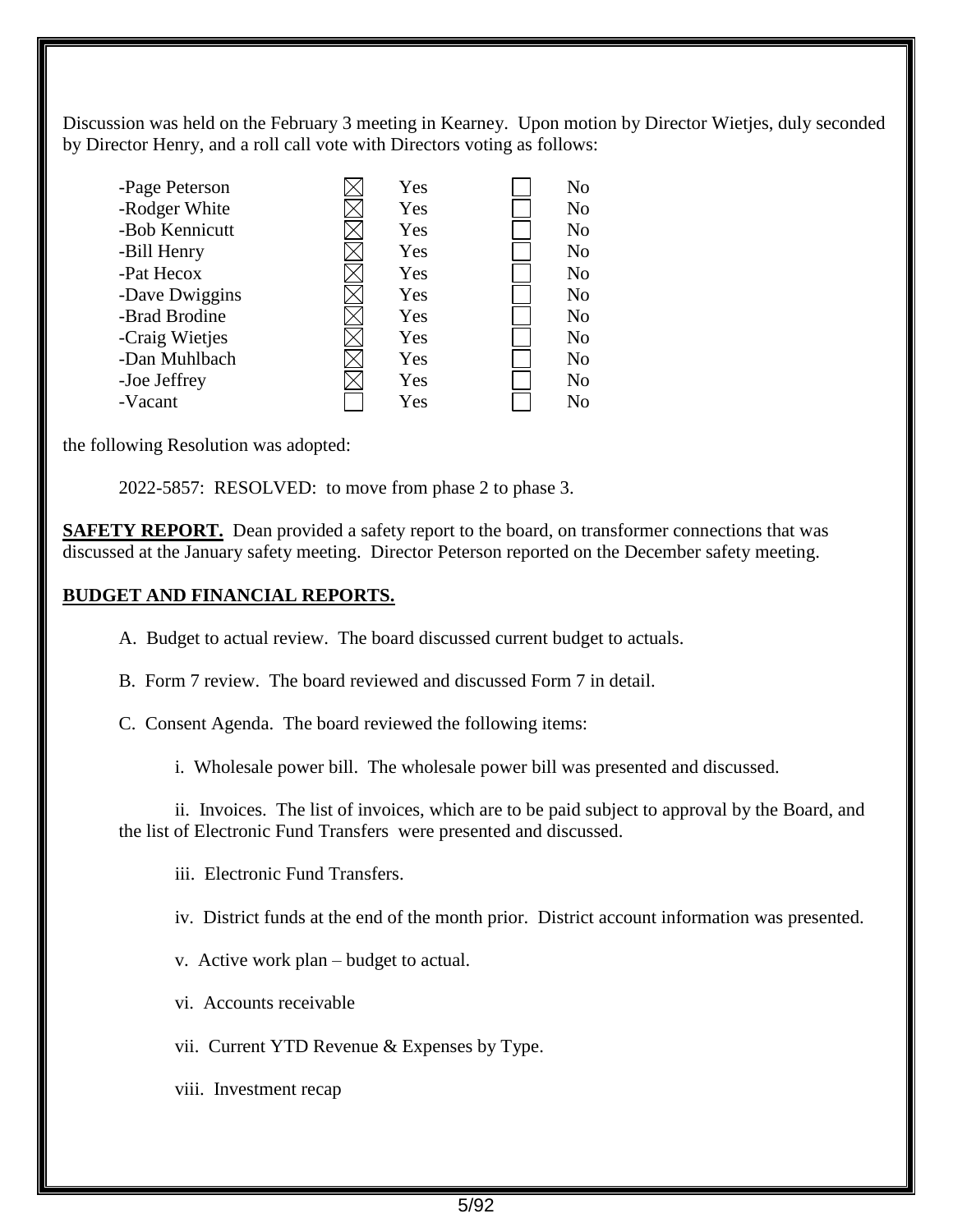- ix. NSF checks
- x. 30-60-90 day AR

Included was a capital budget comparison. District funds at the end of the month prior, a listing of District investments, investment charts, and investment changes were provided for review in the financial section.

The items listed in the Consent Agenda in the Written Report were reviewed and discussed. Upon motion by Director Peterson, duly seconded by Director Kennicutt, and a roll call vote with Directors voting as follows:

| Yes | N <sub>o</sub> |
|-----|----------------|
| Yes | N <sub>o</sub> |
| Yes | N <sub>o</sub> |
| Yes | N <sub>o</sub> |
| Yes | N <sub>o</sub> |
| Yes | N <sub>o</sub> |
| Yes | N <sub>o</sub> |
| Yes | N <sub>o</sub> |
| Yes | N <sub>o</sub> |
| Yes | N <sub>o</sub> |
| Yes | No             |
|     |                |

the following Resolution was adopted:

2022-5858: RESOLVED: That the Consent Agenda, including the payment of invoices, be approved and invoices be ordered to be paid, as described in the Manager's Written Report in greater detail, including the following:

- A. Approve Invoices.
- B. Review and Discuss Operating and Financial Reports.

**NORTH PLATTE ANNEXATION.** Dave Behle reported on the city of North Platte annexation plans.

**ACRE.** ACRE and Nebraska ACRE cards were distributed.

**NEW BUSINESS.** none

**EXECUTIVE SESSION**. none

**DIRECTOR/STAFF REPORTS ON MEETINGS ATTENDED.** The following presented on their attendance.

| a. NREA Board & Committee Mtg | Feb 1-3 | Page, Rodger, Bob, Brad, Craig, Dan, Joe, |
|-------------------------------|---------|-------------------------------------------|
| Pat, Gwen                     |         |                                           |